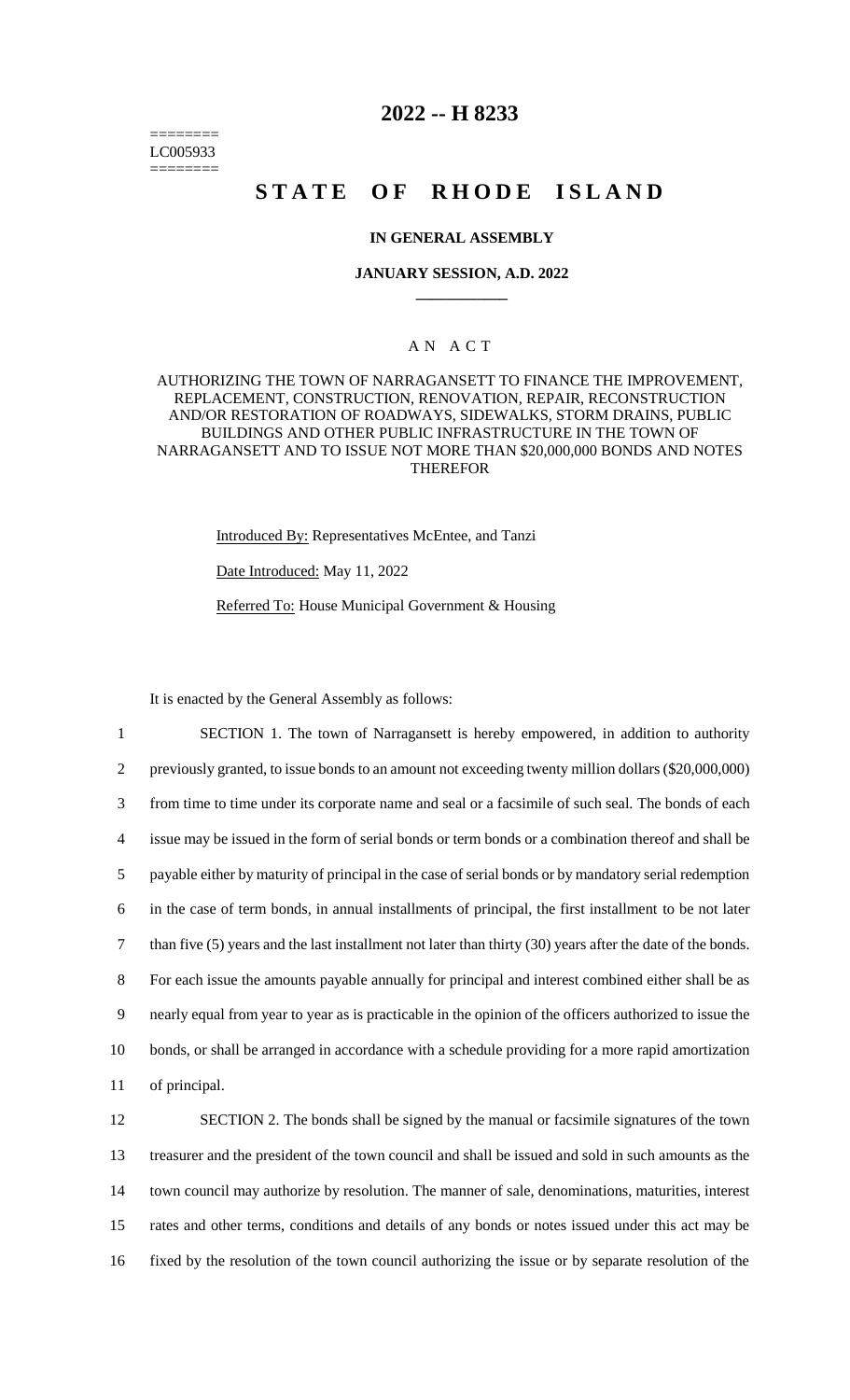town council or, to the extent provisions for these matters are not so made, they may be fixed by the officers authorized to sign the bonds or notes. The proceeds derived from the sale of the bonds shall be delivered to the town treasurer, and such proceeds exclusive of premiums and accrued interest shall be expended for: (1) the improvement, replacement, construction, renovation, repair, reconstruction and/or restoration of roadways, sidewalks, storm drains, public buildings and other public infrastructure in the town of Narragansett and all costs incidental thereto; (2) In payment of the principal of or interest on temporary notes issued under section 3 of this act; or (3) In repayment of advances under section 4 of this act. No purchaser of any bonds or notes under this act shall be in any way responsible for the proper application of the proceeds derived from the sale thereof. The projects shall be carried out and all contracts made therefor on behalf of the town by the town council or as may be otherwise directed by the town council. The proceeds of bonds or notes issued under this act, any applicable federal or state assistance and the other monies referred to in section 6 of this act shall be deemed appropriated for the purposes of this act without further action than 14 that required by this act. The bond issue authorized by this act may be consolidated for the purposes of issuance and sale with any other bond issue of the town heretofore or hereafter authorized; provided that, notwithstanding any such consolidation, the proceeds from the sale of the bonds authorized by this act shall be expended for the purposes set forth above.

 SECTION 3. The town council may by resolution authorize the issue from time to time of interest bearing or discounted notes in anticipation of the authorization or issue of bonds or in anticipation of the receipt of federal or state aid for the purposes of this act. The amount of original notes issued in anticipation of bonds may not exceed the amount of bonds which may be issued under this act and the amount of original notes issued in anticipation of federal or state aid may not exceed the amount of available federal or state aid as estimated by the treasurer. Temporary notes issued hereunder shall be signed by the treasurer and by the president of the town council and shall be payable within five (5) years from their respective dates, but the principal of and interest on notes issued for a shorter period may be renewed or paid from time to time by the issue of other notes hereunder; provided the period from the date of an original note to the maturity of any note issued to renew or pay the same debt or the interest thereon shall not exceed five (5) years.

 SECTION 4. Pending any authorization or issue of bonds hereunder or pending or in lieu of any authorization or issue of notes hereunder, the treasurer, with the approval of the town council, may, to the extent that bonds or notes may be issued hereunder, apply funds in the treasury of the town to the purposes specified in section 2, such advances to be repaid without interest from the proceeds of bonds or notes subsequently issued or from the proceeds of applicable federal or state assistance or from other available funds.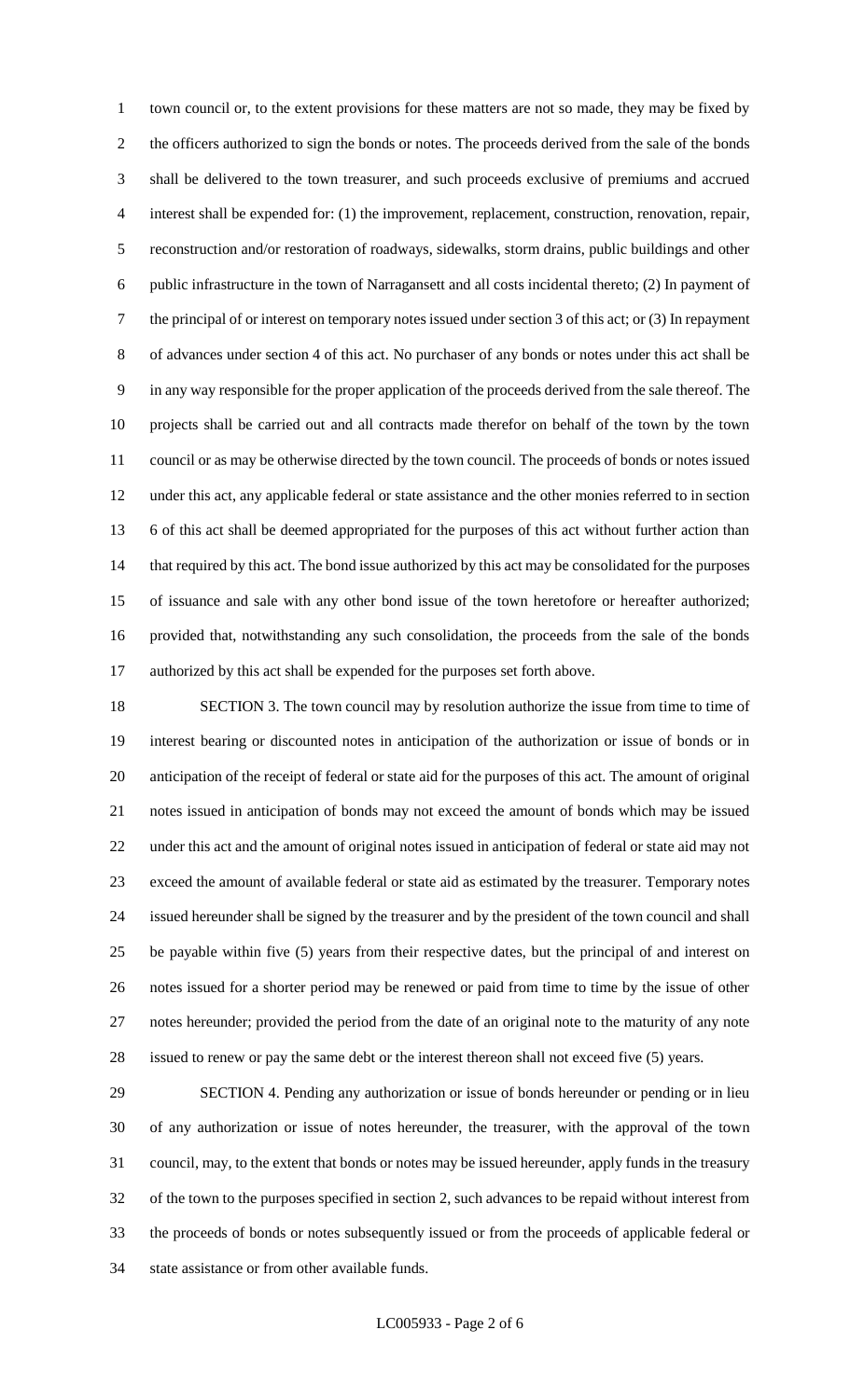SECTION 5. Any proceeds of bonds or notes issued hereunder or of any applicable federal or state assistance, pending their expenditure may be deposited or invested by the treasurer, in demand deposits, time deposits or savings deposits in banks which are members of the Federal Deposit Insurance Corporation or in obligations issued or guaranteed by the United States of America or by any agency or instrumentality thereof or as may be provided in any other applicable law of the State of Rhode Island.

 SECTION 6. Any accrued interest received upon the sale of bonds or notes hereunder shall be applied to the payment of the first interest due thereon. Any premiums arising from the sale of bonds or notes hereunder and any earnings or net profit realized from the deposit or investment of funds hereunder shall, in the discretion of the treasurer, be applied to the cost of preparing, issuing and marketing bonds or notes hereunder to the extent not otherwise provided, to the payment of the cost of the projects or to the cost of additional improvements coming within the description of the projects in section 2 of this act, to the payment of the principal of or interest on bonds or notes issued hereunder or to any one or more of the foregoing. The cost of preparing, issuing and marketing bonds or notes hereunder may also, in the discretion of the treasurer, be met from bond or note proceeds exclusive of accrued interest or from other monies available therefor. Any balance of bond or note proceeds remaining after payment of the cost of the projects and said additional improvements and the cost of preparing, issuing and marketing bonds or notes hereunder shall be applied to the payment of the principal of or interest on bonds or notes issued hereunder. In exercising any discretion under this section, the treasurer shall be governed by any instructions adopted by resolution of the town council. The treasurer is authorized to take any action deemed by him or her necessary: (1) To assure that interest on the bonds or notes issued hereunder remains excludable from gross income of the recipients thereof for federal income tax purposes, including, without limitation, paying to the federal government any rebate of earnings derived from the deposit or investment of the proceeds of such bonds or notes that may be required therefor; (2) To sell the bonds or notes under any financing program with the Rhode Island infrastructure bank; and (3) To comply with the requirements of federal law, including without being limited to regulations and other requirements of the Securities and Exchange Commission and the Municipal Securities Rulemaking Board, imposed directly on the town or on the purchaser or underwriters of such bonds and notes.

 SECTION 7. All bonds or notes issued under this act and the debts evidenced thereby shall be obligatory on the town in the same manner and to the same extent as other debts lawfully contracted by it and shall be excepted from the operation of § 45-12-2. No such obligation shall at any time be included in the debt of the town for the purpose of ascertaining its borrowing capacity.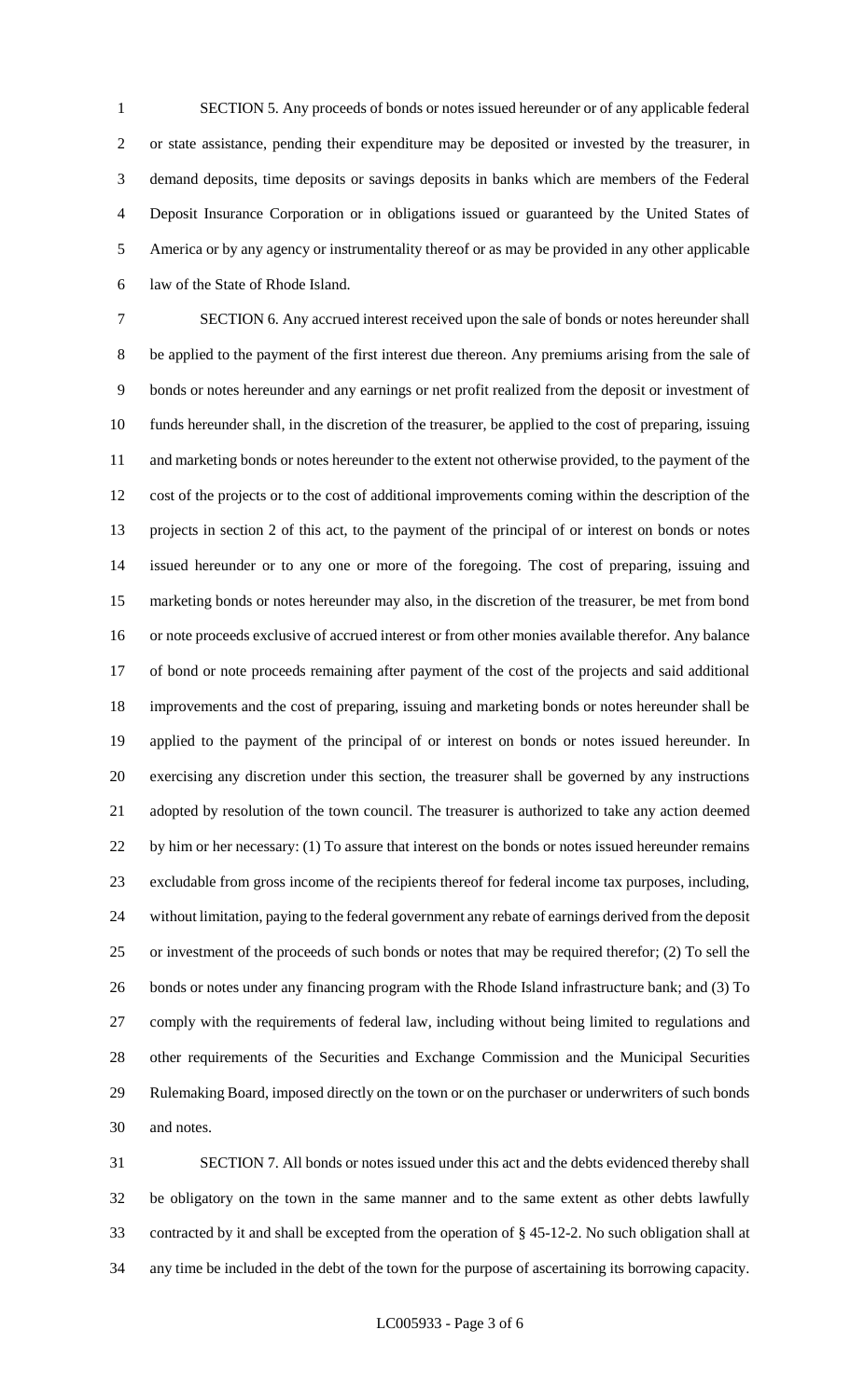The town shall annually appropriate a sum sufficient to pay the principal and interest coming due within the year on bonds and notes issued hereunder to the extent that monies therefor are not otherwise provided. If such sum is not appropriated, it shall nevertheless be added to the annual tax levy. In order to provide such sum in each year and notwithstanding any provision of law to the contrary, all taxable property in the town shall be subject to ad valorem taxation by the town without limitation as to rate or amount.

 SECTION 8. Any bonds or notes issued under the provisions of this act, if properly executed by officers of the town in office on the date of execution, shall be valid and binding according to their terms notwithstanding that before the delivery thereof and payment therefor any or all of such officers shall for any reason have ceased to hold office.

 SECTION 9. The town, acting by resolution of its town council is authorized to apply for, contract for and expend any federal or state advances or other grants or assistance which may be available for the purposes of this act, and any such expenditures may be in addition to other monies provided in this act. To the extent of any inconsistency between any law of this state and any applicable federal law or regulation, the latter shall prevail. Federal and state advances, with interest where applicable, whether contracted for prior to or after the effective date of this act, may be repaid as project costs under section 2.

 SECTION 10. Bonds and notes may be issued under this act without obtaining the approval of any governmental agency or the taking of any proceedings or the happening of any conditions except as specifically required by this act for such issue. In carrying out any project financed in whole or in part under this act, including where applicable the condemnation of any land or interest in land, and in the levy and collection of assessments or other charges permitted by law on account of any such project, all action shall be taken which is necessary to meet constitutional requirements whether or not such action is otherwise required by statute; but the validity of bonds and notes issued hereunder shall in no way depend upon the validity or occurrence of such action. To the extent of any inconsistency between this act and the town charter, this act shall prevail.

 SECTION 11. The question of the approval of this act shall be submitted to the electors of the town at the general election to be held on November 8, 2022. The question shall be submitted in substantially the following form: "Shall an act, passed at the 2022 session of the General Assembly, entitled " AN ACT AUTHORIZING THE TOWN OF NARRAGANSETT TO FINANCE THE IMPROVEMENT, REPLACEMENT, CONSTRUCTION, RENOVATION, REPAIR, RECONSTRUCTION AND/OR RESTORATION OF ROADWAYS, SIDEWALKS, STORM DRAINS, PUBLIC BUILDINGS AND OTHER PUBLIC INFRASTRUCTURE IN THE TOWN OF NARRAGANSETT AND TO ISSUE NOT MORE THAN \$20,000,000 BONDS AND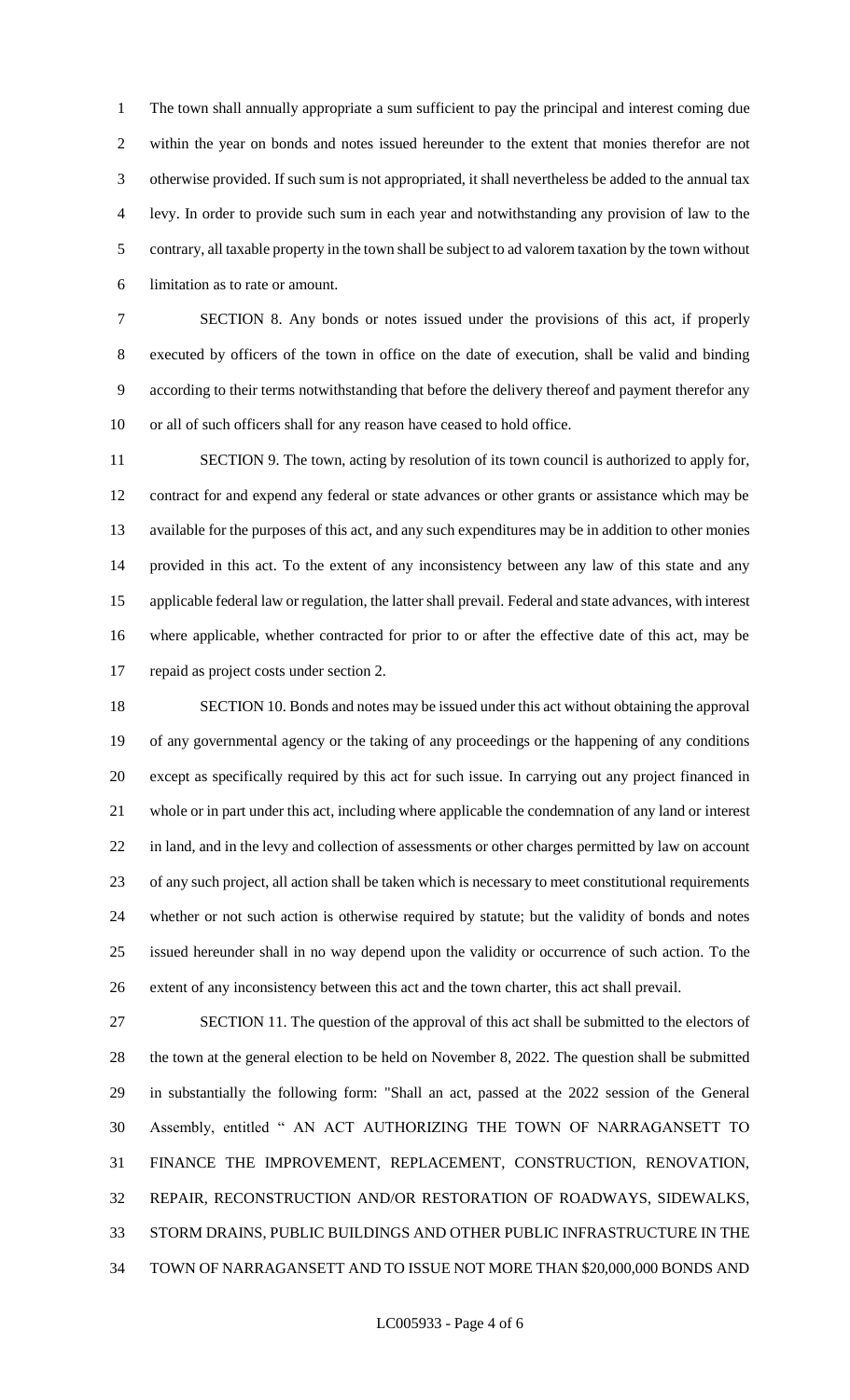NOTES THEREFOR" be approved?" and the warning for the election shall contain the question to be submitted. The town board of canvassers may combine any two (2) or more voting districts for the election and when so combined shall be treated as a voting district. If so combined, the town board of canvassers shall advertise the combination of districts in a newspaper of general circulation in the town. From the time the election is warned and until it is held, it shall be the duty of the town clerk to keep a copy of the act available at his or her office for public inspection, but the validity of the election shall not be affected by this requirement.

 SECTION 12. This section and section 11 shall take effect upon passage. The remainder of this act shall take effect upon the approval of this act by a majority of those voting on the question at the election prescribed by section 11.

======== LC005933 ========